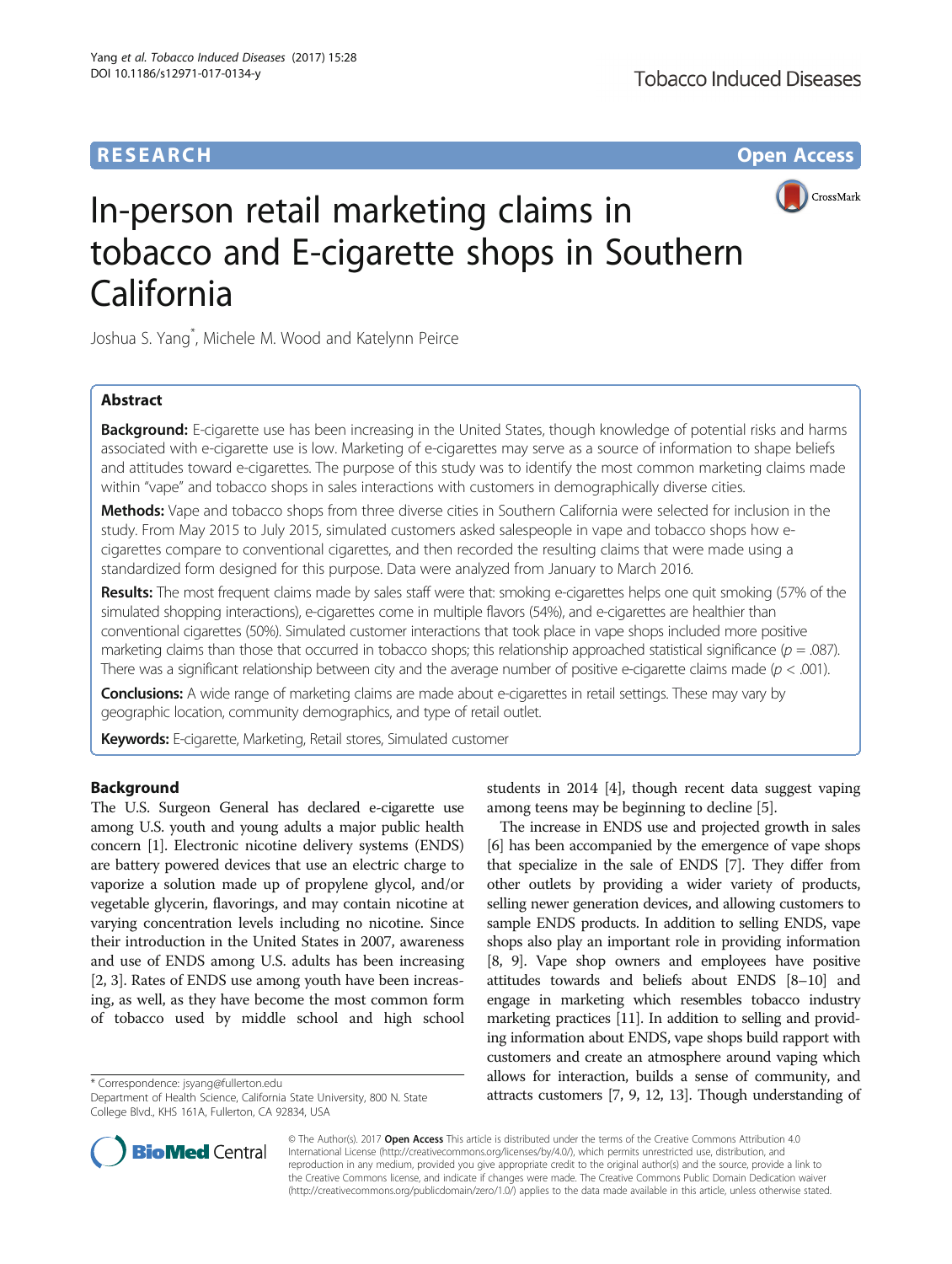vape shops and their role in promoting ENDS is expanding, studies examining vape shop characteristics and dynamics across different racial/ethnic communities are still relatively uncommon [\[10](#page-6-0), [14](#page-6-0)].

Few studies of vape shops examine employee-customer interactions. Information on interactions are based on self-reported attitudes, beliefs, and behaviors of vape shop owners and employees [\[8, 9\]](#page-6-0). One recent naturalistic observation study of employee-customer interactions in vape shops found 62% of customers had conversations while in the store, including small talk and about cloud chasing, products, and service requests [\[12](#page-6-0)]. Though awareness and use of e-cigarettes are increasing, knowledge of e-cigarette constituents has been shown to be low among young adults [\[15\]](#page-6-0). Thus, information about ENDS communicated in vape shops – and those specifically about the health and cessation qualities of ENDS – may serve as a source of information to shape beliefs and attitudes toward ENDS among potential users [[8\]](#page-6-0).

Exposure to ENDS marketing has been shown to be associated with incorrect knowledge about the presence of nicotine in e-cigarettes [[15](#page-6-0)] and interest in e-cigarette trial [[16](#page-6-0)], while high receptivity to e-cigarette marketing has also been associated with perceptions of e-cigarettes as less harmful than cigarettes, which is associated with higher recent e-cigarette use [[17\]](#page-6-0). Thus, the purpose of the current study is to describe the marketing claims made by sales staff in vape shops located in demographically diverse communities using simulated customer methods. Specifically, a naturalistic study design was used to document characteristics of actual employee-customer interactions in vape shops to overcome validity concerns associated with retrospective self-reported data.

### Methods

## **Context**

This study used simulated customers inquiring about e-cigarettes at two types of shops (i.e., vape and tobacco) in three different cities in Orange County, CA to discover marketing claims made in different racial/ethnic communities. Rates of adult smoking in Orange County (10.8%) are below the Healthy People 2020 target and lower than the state adult smoking rate (11.6%) [\[18\]](#page-6-0). Yet recent data show that current and ever electronic cigarette use in Orange County middle school and high school students during the 2013–2014 school year was higher than use of conventional cigarettes, suggesting that ENDS are increasing in popularity [[19](#page-6-0)].

Research assistants posed as shoppers, asked the salesperson how e-cigarettes compare to conventional cigarettes, and then recorded claims made by salespeople using a standardized form designed for this purpose. Informed consent was waived for simulated customer interactions. The use of deception in simulated customer studies allows for behaviors to be observed without changing the behavior because of the presence of an observer [\[20\]](#page-6-0). The gains in study validity with the use of deception by simulated customers could not be maintained if informed consent from individual participants was sought. Modified informed consent procedures for store-level consent to be included in the study may also bias study results. Under opt-out consent procedures, the validity of consent is questionable because lack of refusal may not reflect actual consent on the part of ENDS retailers but lack of attention to informed consent notices. Thus, given the minimal risk posed to human subjects involved in simulated customer interactions, anonymous collection of data, and the challenge to scientific and consent validity of alternate procedures, a waiver for obtaining informed consent for simulated customer interactions was requested and granted by the IRB. The research protocol was approved by the California State University Fullerton Institutional Review Board (HSR 15\_0072, February 8, 2015). Simulated customer events  $(N = 68)$  took place from May 2015 to July 2015.

## Sample

Shops. For the purposes of this study, e-cigarette or "vape" shops were defined as retail outlets that sell e-cigarettes, e-cigarette components, and/or e-cigarette liquids, exclusively. Tobacco shops were defined as retail outlets for which conventional tobacco products (e.g., cigarettes, chewing tobacco) make up at least 50% of all products sold, and that also sell some type of electronic nicotine delivery device.

Cities. In Orange County, CA, the two largest racial/ ethnic minority groups are Latinos (34.2%) and Asians (18.9%), with Mexicans the largest Latino subgroup in the county (29.3%; 85.8% of Latinos) and Vietnamese (6.3%; 33.1% of Asians) and Koreans (3.0%; 15.8% of Asians) two of the largest Asian ethnic groups in the county [[21\]](#page-6-0). These three ethnic groups are important vulnerable populations for tobacco control; Koreans and Vietnamese smoke at higher rates than the general population and more than other Asian subgroups [\[22](#page-6-0)], and Latinos are the largest minority group in California.

Three cities were selected for inclusion in the study using purposive sampling, a type of non-probability sampling in which decisions about the elements to be included in the sample are made by the researcher based on a variety of criteria pertinent to the given study [[23](#page-6-0)]. Specifically, the cities were chosen based on their historical and documented enclaves of Vietnamese, Korean, and Mexican populations [\[24, 25](#page-6-0)] and the substantially larger proportion of business serving them than in the general population. Based on 2015 U.S. Census data [\[21\]](#page-6-0), 39.0% of the population in City A (174,721 total) was Asian, with 29.9% of the population identifying as Vietnamese and 2.8% as Korean. In City A, 36.7% of the population was Latino and 21% non-Hispanic White. Home to a two-mile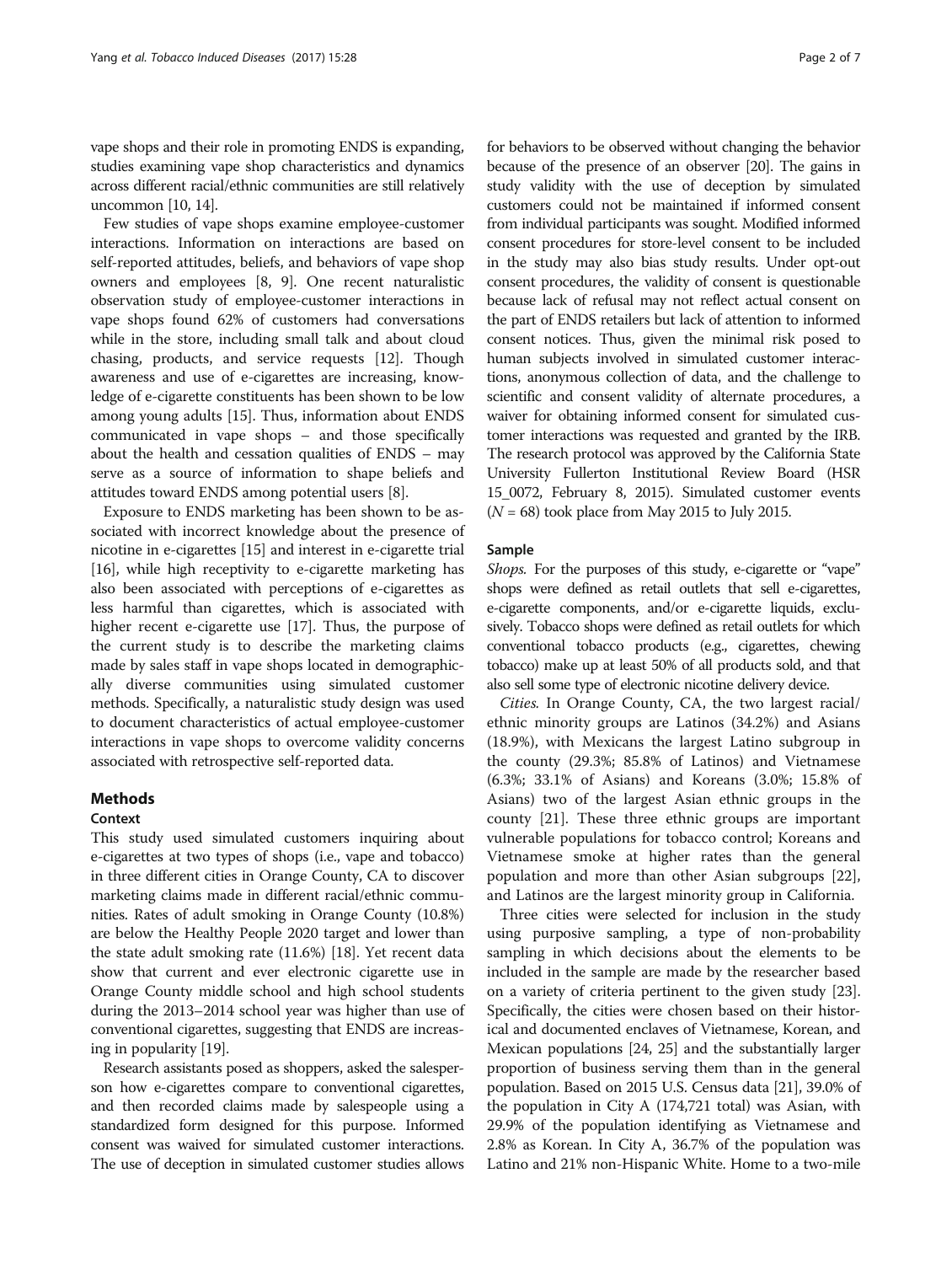stretch of Korean-owned businesses which attract Korean customers from the surrounding area [\[24\]](#page-6-0), 52% of businesses in City A were Asian-owned in 2012. In City B, 48.2% of the population (91,719 total) was Asian, with 40.3% identifying as Vietnamese; 23.2% were Latino and 24.5% non-Hispanic White. A Vietnamese commercial district is centrally located in City B, but spreads to surrounding communities [\[24\]](#page-6-0). Of all businesses in City B, 54.2% were Asian-owned in 2012. In City C, 78.2% of the population (333,268 total) was Latino, with 72.6% identifying as Mexican; 10.6% were Asian and 9.2% non-Hispanic White. In City C, 31.8% of businesses were Hispanicowned and 18.2% were Asian-owned in 2012. Thus, City A can be said to represent large Vietnamese and Korean populations; City B, a large Vietnamese population; and City C to represent a large Hispanic/Latino population.

Sampling Frame. To be included in this study, a retail outlet had to be either a vape or tobacco shop as defined above, and located within one of the three study cities. There is no definitive way of identifying ENDS retail outlets in the cities included in the sample. Thus, two methods were used to create a list of vape shops and tobacco shops located within the three study cities. First, Internet searches using the terms "vape shop," "tobacco shop," and "e-cigarettes" were conducted using Yelp and Google Maps websites, a method similar to online search strategies used in a previous study [[14](#page-6-0)]. Second, a windshield survey of the three communities was conducted to verify stores identified through Yelp and Google Maps, visually identify vape and tobacco shops which may not have Yelp reviews or be listed through Google Maps, and confirm which tobacco shops sold ENDS. This was especially important to identify small tobacco shops which may not have social media following. Based on an established windshield survey methodology [\[26](#page-6-0)], researchers drove through each city to confirm whether stores identified through Yelp and Google Maps were still open and to identify vape or tobacco shops not found on Yelp or Google Maps. Once identified, researchers stopped at each business to determine whether the store met the inclusion criteria; if a store met the inclusion criteria, the store name, address, and whether it was a vape shop or a tobacco shop were recorded. Stores listed on Yelp or Google Maps that did not meet in the inclusion criteria or had closed down were not included in the sampling frame. The list of businesses created by the Internet search and windshield survey constituted the sampling frame; all shops identified through the two methods that met the inclusion criteria were included in the study.

Sample Description. A total of 68 retail outlets – <sup>50</sup> tobacco shops (74%) and 18 vape shops (26%) – were identified and included in the study. Of these, 44% were in City A (7 vape shops, 23 tobacco shops), 25% in City B (5 vape shops, 12 tobacco shops), and 31% in City C (6 vape shops,

15 tobacco shops). Just over half of the interactions (56%) involved female simulated customers, while 44% involved male simulated customers.

## Measurement

Instrument. The data collection instrument used to document simulated shopping experiences was developed based on marketing claims identified from content analysis of e-cigarette retailer websites [\[27](#page-6-0)] and Camel Snus magazine advertisements [\[28](#page-6-0)]. Marketing claims about the benefits of smoking e-cigarettes were listed in a table on the data collection form which, after the simulated customer interaction, the research assistant used to record the claims made by salespeople. In addition, the data collection instrument included field notes, where the research assistant could record other notable features of the interaction.

Training. Simulated customers were one graduate and five undergraduate student research assistants, ages 19– 23 years, who received formal training for the study. The training covered the purpose of the study, study methods, review of the data collection instrument, and role play. The forms were pretested in shops outside the study area prior to use as part of field training. Research assistants were sent into four vape and tobacco shops in non-study cities, where they practiced engaging in simulated customer interactions and recording marketing claims using the data collection form. A debriefing training was held after the field training to identify emergent questions and unforeseen issues, and to streamline the data collection protocol.

Variables. Thirteen different claims made by salespeople during simulated customer interactions were recorded using the data collection instrument. Claims were preselected for inclusion in the study based on previous studies which examined marketing claims made by e-cigarette manufacturers and retailers [[27](#page-6-0), [28\]](#page-6-0). These included claims that e-cigarettes: 1) help one quit smoking, 2) are healthier, 3) can be used in more locations, 4) can be used anytime and anywhere, 5) do not generate second hand smoke, 6) are less expensive, 7) are friendlier to the environment, 8) are cleaner, 9) are more fire safe, 10) have no offensive odor, 11) are more socially acceptable, 12) are "cooler", and 13) come in a wider variety of flavors, as compared to conventional cigarettes. In addition to these positive claims about the benefits of smoking e-cigarettes, corresponding negative claims also were recorded (i.e., e-cigarettes do not help on quit smoking, are *not* healthier, etc.). Thus, claims were recorded using 26 different variables, 13 representing positive claims and 13 representing corresponding negative claims. Simulated customers also maintained field notes on any discussions not captured by the thirteen different claims which occurred during simulated customer interactions or on the general nature of the interaction.

Scaling. The outcome for this study was the total number of positive claims about e-cigarettes made by the salesperson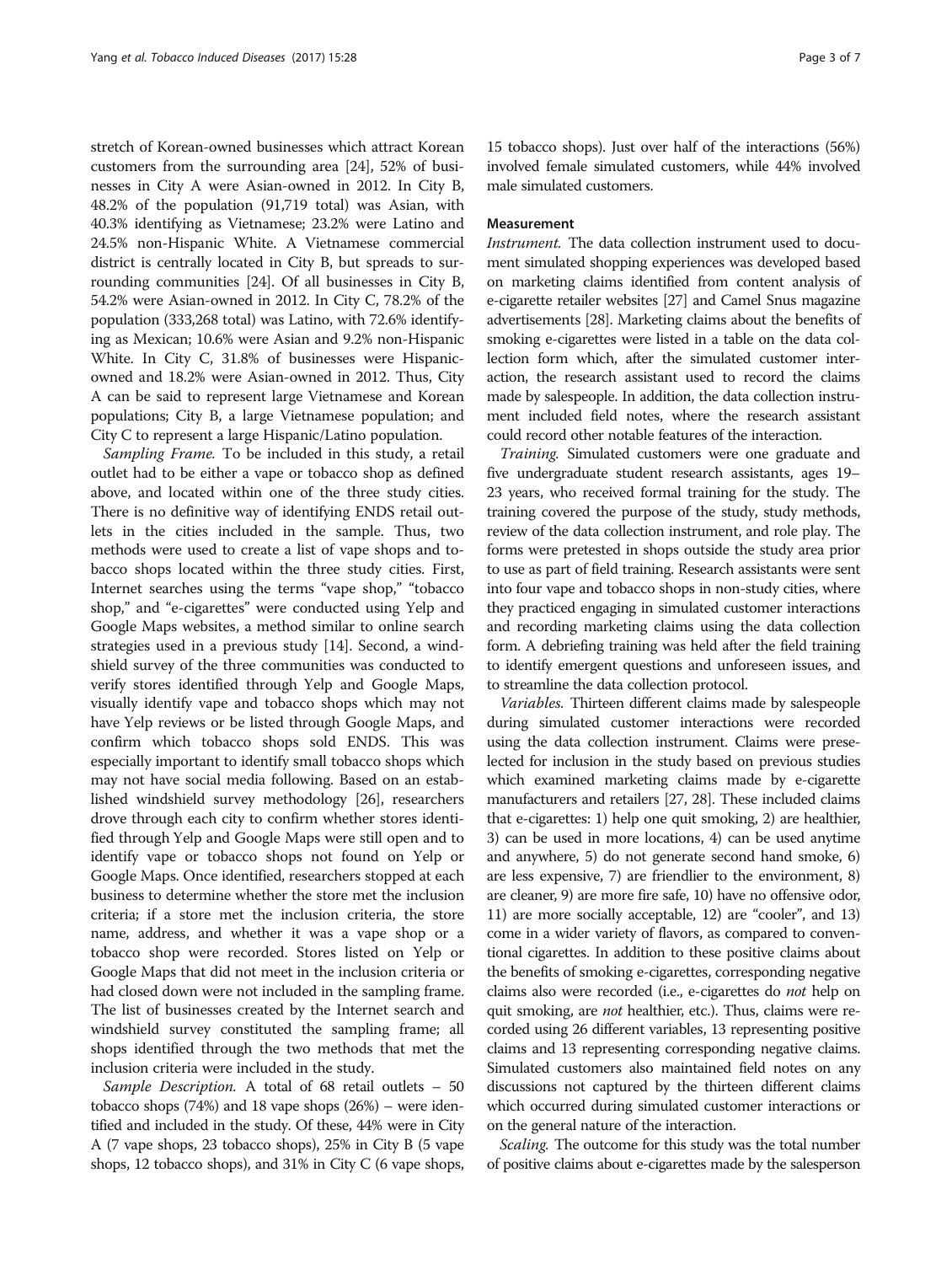during the simulated shopping interaction. Each of the 13 positive claim variables was coded as "0" if the claim was not made, and "1" if the claim was made, during the interaction. A summative scale totaling the number of positive claims made was the outcome variable for this study, with a possible range of 0–13.

## Procedure

Data collection. For each of the three cities, two research assistants, one male and one female, were assigned to serve as simulated customers. The research assistants were bilingual in Korean for City A, bilingual in Vietnamese for City B, and bilingual in Spanish for City C. Within each city, the simulated customers were randomly assigned to the retail outlets included in the sampling frame. Simulated customer interactions took place on weekdays during business hours, between 9:00 am and 8:00 pm.

For each simulated shopping interaction, the research assistant entered the retail outlet and announced to a salesperson that he or she was interested in learning more about e-cigarettes. After making this introductory statement, the research assistant then asked the specific question, "Can you tell me more about e-cigarettes?" After the salesperson responded, the research assistant followed up with the question, "What is the difference between e-cigarettes and conventional cigarettes?" Once the salesperson responded, the research assistant thanked the salesperson and exited the shop. The research assistant then completed the data collection sheet to document which of the 13 marketing claims had been made, and which, if any, had been countered, by the salesperson.

Analysis. Data analysis was conducted from January 2016 to March 2016. Univariate analysis included frequency, mean, and standard deviation. Bivariate relationships were tested using independent samples t-tests and oneway analysis of variance (ANOVA). Post-hoc analysis was conducted using Tukey's honest significance difference (HSD) test. Multivariate analysis consisted of multiple linear regression to examine factors related to the number of marketing claims made; predictors included type of shop and city. A preliminary automated quantitative content analysis [\[29](#page-6-0)] of field notes from all simulated customer interactions was conducted using Atlas.ti 7.0 qualitative data analysis software [\[30\]](#page-6-0). Field notes were copied verbatim into a digital format and imported into Atlas.ti. The Word Cruncher function in Atlas.ti was used to create a frequency list of words mentioned in field notes. Words were ordered based on the frequency of mentions; common words such as "the", "to", and "and" were removed from the analysis.

## Results

Univariate analysis showed that the single most frequent claim about the benefits of smoking e-cigarettes made was that smoking e-cigarettes helps one quit smoking; this claim was made in 57% of the simulated shopping interactions. In just over half of the interactions (54%), the salesperson made the claim that a benefit of e-cigarettes is that they come in multiple flavors, and in half the interactions (50%), the salesperson claimed that e-cigarettes are healthier than conventional cigarettes. All claims were made at least once. (See Table 1 for frequencies of all positive and negative claims made.) Field notes were made in 55 simulated customer interactions. Quantitative content analysis of field notes showed that the most frequently recorded word not captured among the 13 predetermined marketing claims was "nicotine" which was mentioned in 18 simulated customer interactions, most often related to the ability to adjust the level of nicotine consumed when using e-cigarettes.

Bivariate analysis compared the number of positive claims made about e-cigarettes by shop type, city, and sex. (See Fig. [1](#page-4-0).) Simulated customer interactions that took place in vape shops included more positive marketing claims ( $M = 4.00$ ,  $SD = 2.25$ ) than those that occurred in tobacco shops  $(M = 3.00, SD = 2.04)$ ; this relationship approached statistical significance,  $t(66) = −1.74$ ,  $p = .087$ . There was a significant relationship between city and the average number of positive e-cigarette claims made,  $F(2,65) = 16.95, p < .001$ . Simulated customer interactions that took place in City A included significantly more positive marketing claims by sales staff  $(M = 4.57, SD = 2.16)$ than did interactions in City B ( $M = 1.59$ ,  $SD = 1.50$ ,  $p < .001$ ) and City C ( $M = 2.76$ ,  $SD = 1.18$ ,  $p = .002$ ). Sex of the simulated customer was not associated with number of positive claims made,  $t(66) = -.463$ ,  $p = .645$ .

Multiple regression analysis was used to test whether shop type and location were significant predictors of the number of positive e-cigarette marketing claims made.

Table 1 Percentage of simulated customer interactions in which e-cigarette marketing claims were made ( $N = 68$ )

|                                | % of Interactions with Statements |                 |  |
|--------------------------------|-----------------------------------|-----------------|--|
| E-Cigarette Claim              | In Agreement                      | In Disagreement |  |
| Help you quit smoking          | 57                                | 3               |  |
| Come in flavors                | 54                                | 0               |  |
| Healthier                      | 50                                | $\mathcal{P}$   |  |
| Cleaner                        | 44                                | 2               |  |
| Less expensive                 | 37                                | 2               |  |
| Can be used in more places     | 21                                | Ω               |  |
| Can be used anytime/anywhere   | 19                                | 0               |  |
| No offensive odor              | 10                                | Ω               |  |
| "Cool" factor                  | 10                                | 0               |  |
| More socially acceptable       | 9                                 | 0               |  |
| Do not generate 2nd hand smoke | 6                                 | 0               |  |
| Friendlier to environment      | 6                                 | 0               |  |
| More fire-safe                 | 3                                 | 0               |  |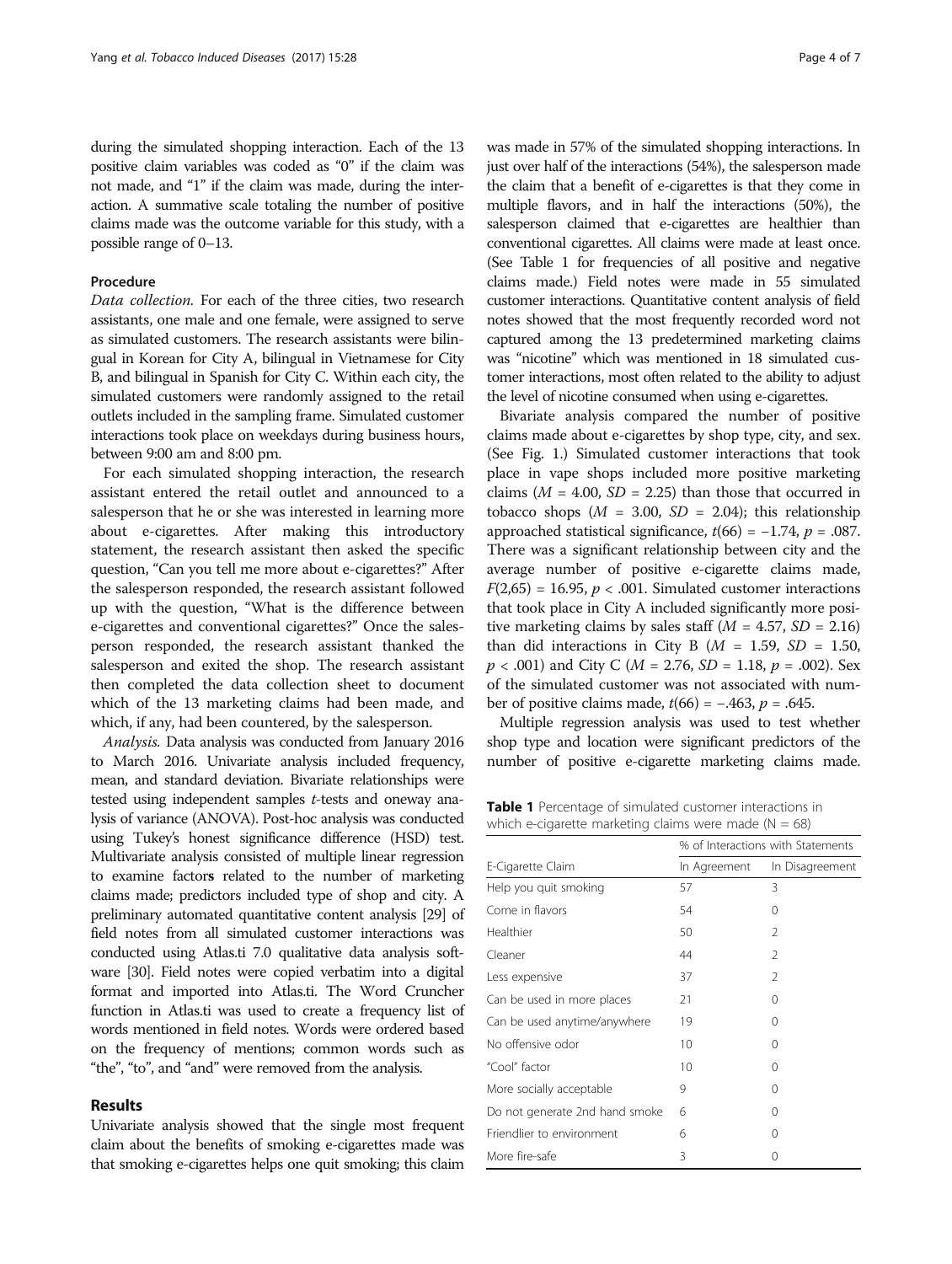<span id="page-4-0"></span>

Together, shop type and city accounted for 38% of the variance in number of positive claims made about e-cigarettes (adjusted  $R^2 = .38$ ,  $F(3,64) = 14.40$ ,  $p < .001$ ). Type of shop was a significant predictor controlling on city, with vape shops being associated with a larger number of marketing claims than tobacco shops ( $\beta$  = .25,  $p$  = .013). City also was a significant predictor, with City A associated with significantly more marketing claims than both City B ( $\beta$  = -.62,  $p < .001$ ) and City C ( $\beta = -.41, p < .001$ ), controlling for shop type. (See Table 2.)

## **Discussion**

The results of this study show that a wide range of marketing claims are made about e-cigarettes in retail settings. Two of the most frequently made claims suggested ecigarettes could help smokers quit and that they were healthier than conventional cigarettes. Using a novel methodology, these findings align with previous studies which suggest that vape store owners and employees believe in the benefits and safety of e-cigarettes compared to conventional cigarettes, adding to and confirming the literature that they communicate such beliefs in customer interactions. For example, Wagener et al. [[13](#page-6-0)] found that the two most common reasons cited for starting to vape among

Table 2 Number of positive e-cigarette marketing claims regressed on shop type and city  $(N = 68)$ 

| Variable  | В       | SE(B) | Beta   |         | n       |
|-----------|---------|-------|--------|---------|---------|
| Constant  | 4.29    | .33   |        | 13.18   | < 0.001 |
| Vape shop | 1.18    | .46   | .25    | 2.54    | .013    |
| City B    | $-3.05$ | .51   | $-.62$ | $-5.96$ | < 0.001 |
| City C    | $-1.87$ | .48   | $-41$  | $-3.90$ | < 0.001 |
|           |         |       |        |         |         |

Adjusted  $R^2 = 38\%$ ,  $F = 14.40$ ,  $p < .001$ 

vape shop customers was to stop/reduce smoking and to improve health, which align with the two of the three most common marketing claims in the present study. Similarly, 80% of vape shop customers use and prefer non-tobacco flavored e-liquid, reflecting the importance of flavors in marketing claims made by sales people in our findings. The wide range of claims made about e-cigarettes also suggests that much unsubstantiated information is being presented by retailers to customers.

Bivariate analysis suggests that the number of claims made about e-cigarettes vary by store type and by city. Employees of vape shops made more claims about ecigarettes than did those of tobacco shops. This is likely due to the specialized nature of vape shops and the high level of investment they have in e-cigarettes. Though tobacco shops carry e-cigarettes, they tend to be one of a wider variety of tobacco (e.g., conventional cigarettes, water pipe glass, smokeless tobacco) products. Engagement with retailers on regulation of e-cigarettes should take into consideration the positioning of e-cigarette products within a store's product portfolio and overall business model. Variation in claims made by city suggest that exposure to claims about e-cigarettes may depend on where customers purchase their products. Multivariate analysis found that the type of retail shop (i.e., vape or tobacco) and the city in which the shop was located were both significant independent predictors of the number of positive claims made about e-cigarettes. Significantly more positive marketing claims were made in vape shops than in tobacco shops, while holding city constant, and significantly more claims were made in City A, relative to Cities B and C, holding shop type constant. City A is a more ethnically heterogeneous than the two other cities, and we speculate that this may be a factor in explaining difference by city. The relationship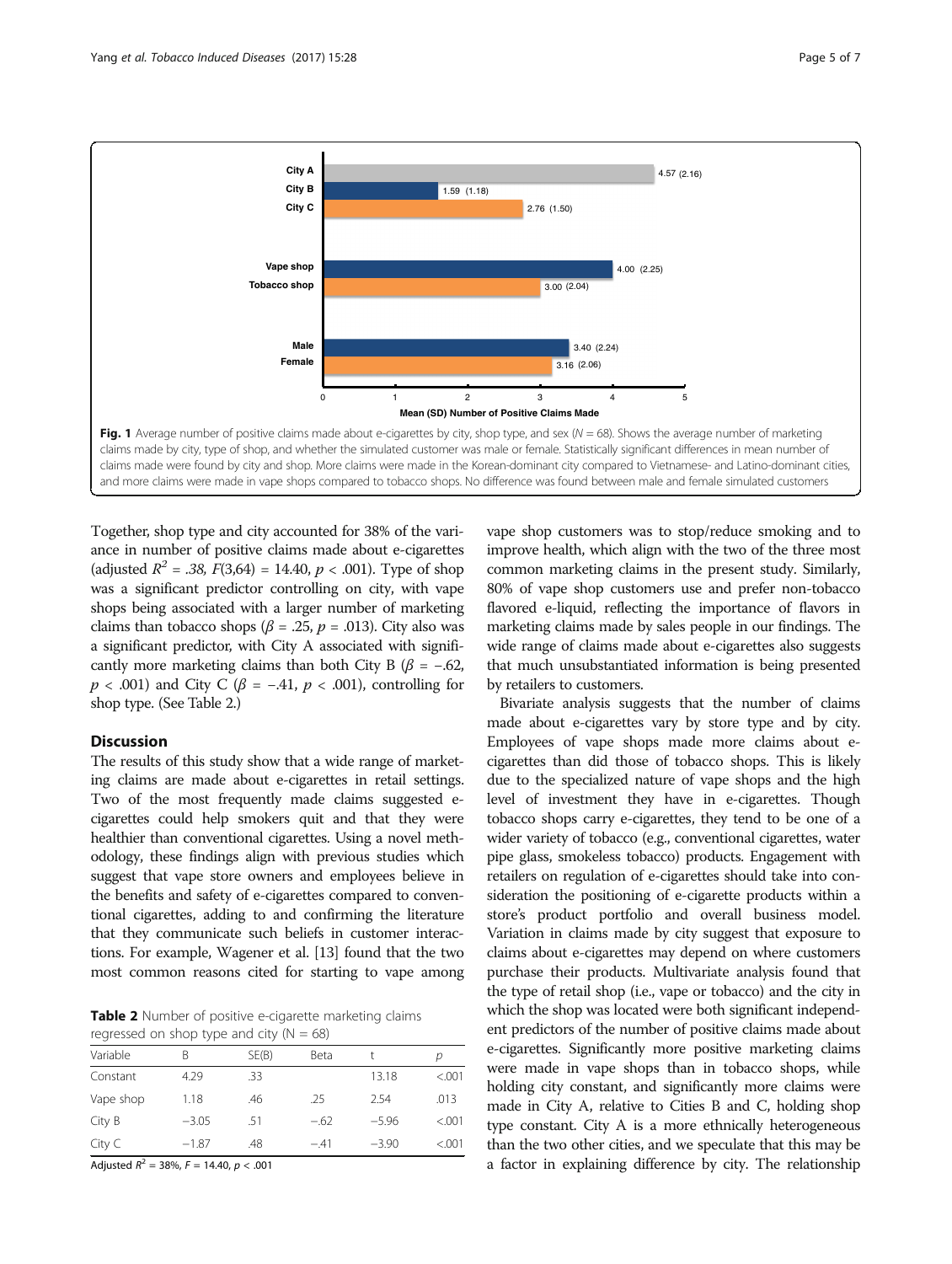between ethnic composition of and marketing claims made in cities should be explored in future research.

Multivariate analysis confirmed bivariate findings; thus, the difference in the number of positive marketing claims made by city was not merely a function of the proportion of vape shops included. Together, the type of shop and the city in which it was located accounted for a large proportion (38%) of the variance in the number of positive marketing claims made about e-cigarettes. These findings suggest that to be most effective, interventions should be aware of patterns that may exist in the types of retail businesses and that communities with a large number of vape shops should be prioritized. Furthermore, although we found that e-cigarette marketing claims were made in all three communities we studied, the number of claims, and thus the degree of marketing influence, varied across ethnically diverse communities. Education and countermarketing campaigns can improve their effectiveness by developing programs that take into account the local context and specific needs of the communities they target.

U.S. Food and Drug Administration regulation of ecigarette and ENDS sales includes minimum sale age requirements and warning labels on all e-cigarette or ENDS products and advertising. Regulations, however, do not affect what retailers can say to customers in in-person interactions. A strong countermarketing campaign is needed to ensure evidence-based information about their safety and the efficacy of ENDS as cessation devices is reaching potential adopters and existing customers in the retail setting. Such engagement should consider local variation in shop types and distribution to best target outreach efforts. Similarly, education of vape shops owners may be an area of future intervention to minimize potential harm caused by misinformation conveyed by vape shop employees.

## Strengths and limitations

The methods used in this study are a strength. Compared to previous studies, our method of data collection allowed us to more closely capture the experience of e-cigarette shoppers. The replication of previous findings using a different and more "real world" approach provides support for the validity of prior research. This study included retail outlets serving underrepresented and understudied communities. The results provide better understanding of information being communicated in ethnic minority communities, and suggest ENDS marketing may have community-specific characteristics that should be taken into consideration in future educational and countermarketing interventions.

The present study has several limitations. The sample size limits the ability to conduct more detailed analysis and may mask additional patterns in marketing claims. There may be recall bias in recording marketing claims after simulated customer interactions, though the time between simulated customer interactions and recording of claims was kept to a minimum, and would be expected to introduce much less bias than self-reporting of prior events. The study was limited to a small geographic area which may limit generalizability to other cities or geographic areas. The average age of simulated customers was lower than the reported average age of customers to vape shops [\[12](#page-6-0)], which may also limit generalizability of results.

Future research should be expanded beyond specialty shops to examine marketing claims across the breadth of retail channels where e-cigarettes are available and the reception of those claims by potential customers. Segmenting receptivity to marketing claims by potential user groups is also needed. Additionally, geospatial analysis of e-cigarette marketing claims and sales can provide needed information on the clustering of information channels for targeting of outreach efforts and countermarketing.

## Conclusions

Vape and tobacco shops are an important source of information about e-cigarettes for consumers. A wide variety of marketing claims are made about e-cigarettes in retail settings, the most frequent relating to the health benefits of e-cigarettes and their efficacy for smoking cessation. Public health efforts to provide accurate information on ecigarettes should consider actions e-cigarette retailers take as conduits of information for potential users and attuned to which claims are being made in order to prioritize educational and countermarketing messaging.

#### Abbreviation

ENDS: Electronic nicotine delivery system

#### Acknowledgements

Not applicable.

#### Funding

This work was supported by the National Cancer Institute of the National Institutes of Health under award numbers P20 CA174292 and P20 CA174188. The content is solely the responsibility of the authors and does not necessarily represent the official views of the National Institutes of Health.

#### Availability of data and materials

The datasets used and/or analysed during the current study are available from the corresponding author on reasonable request.

#### Authors' contributions

JSY conceptualized the study, oversaw data collection and analysis and co-wrote the manuscript. MMW conducted the data analysis and co-wrote the manuscript. KP assisted with data analysis and manuscript preparation. All authors read and approved the final manuscript.

#### Competing interests

The authors declare that they have no competing interests.

#### Consent for publication

Not applicable

#### Ethics approval and consent to participate

The research protocol was approved by the California State University Fullerton Institutional Review Board (HSR 15\_0072, February 8, 2015). Waiver of informed consent of subjects in simulated customer interaction was obtained.